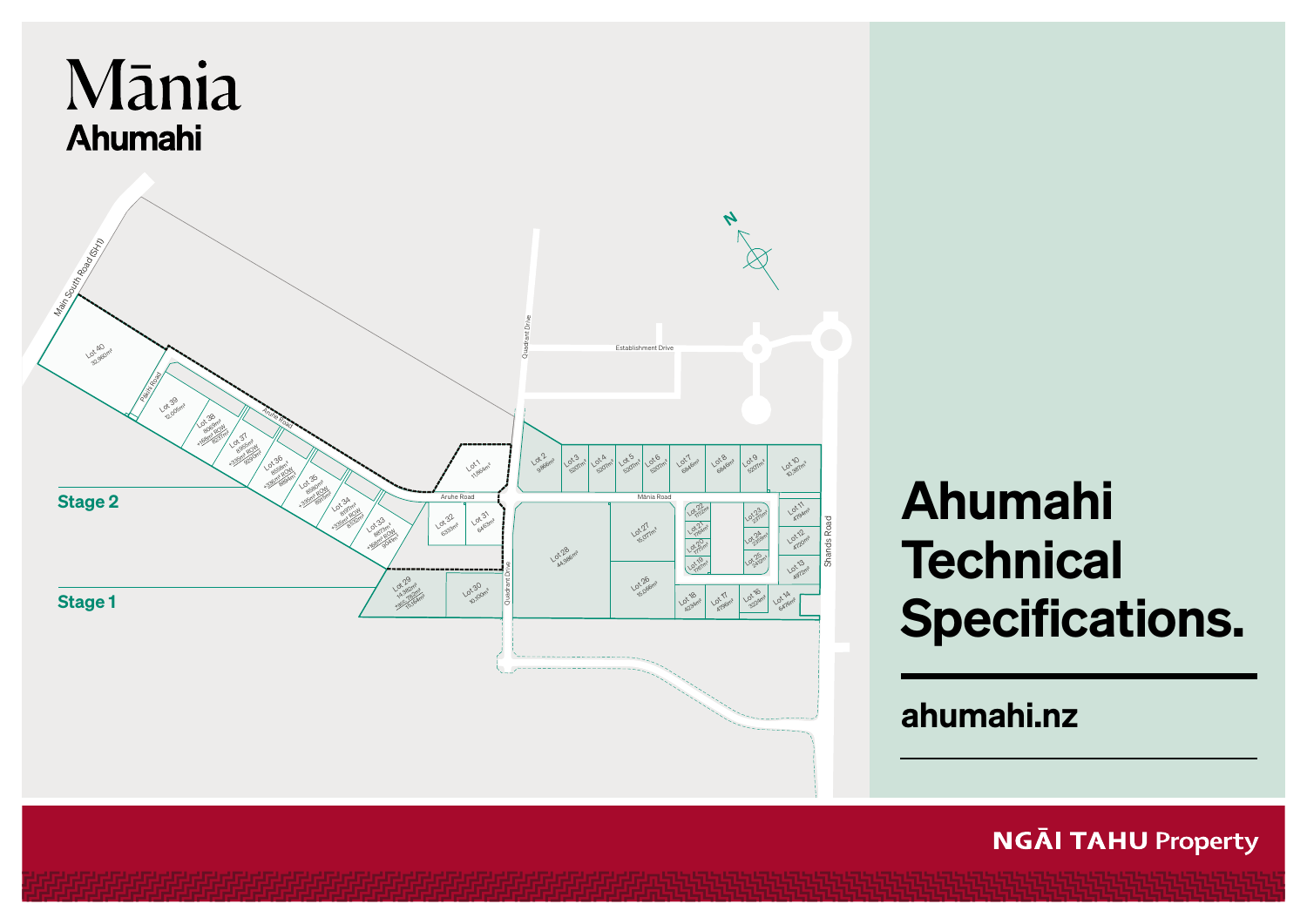# **Contents**

# Mānia

#### Meaning and narrative of the name Mānia

The location of the Mānia development is within the claim area of Hapakuku Kairua, and on the soils and aggregate formed by a former flow of the Waimakariri River as it arced around and linked to the course now occupied by the Huritini/Halswell River. The river trail has intermittent evidence of the use of the river course as a trail and for mahinga kai, prodomenantly in the form of nohoanga and food refuses. This locality is also positioned within the west portion of formerly vast expanse of open plains dominated by native grasses and ferns, that bordered the western most portion of environs that became west Christchurch. The evidence denoting former open plains dominated by fern and native grasslands appears on the earliest European survey maps of the mid-19th century. To acknowledge the resources and environs once utilised by Māori ancestors, use of Māori names for features such as Grasses/Mānia, Ferns/Arrhe and plan-lands/Pākihi have been gifted by Te Ngāi Tūāhuriri Rūnunga to this Ngāi Tahu Property development.

# Ahumahi

Ahumahi means Industrial in Te Reo, reflecting our unique approach to property development.

To find out more about the industrial developments visit [ahumahi.nz](https://ngaitahuproperty.co.nz/industrial/)

*相对的时间的时间的时间的时间的时间的时间的时间*的在心理的过去式和过去分词地说出过过过过去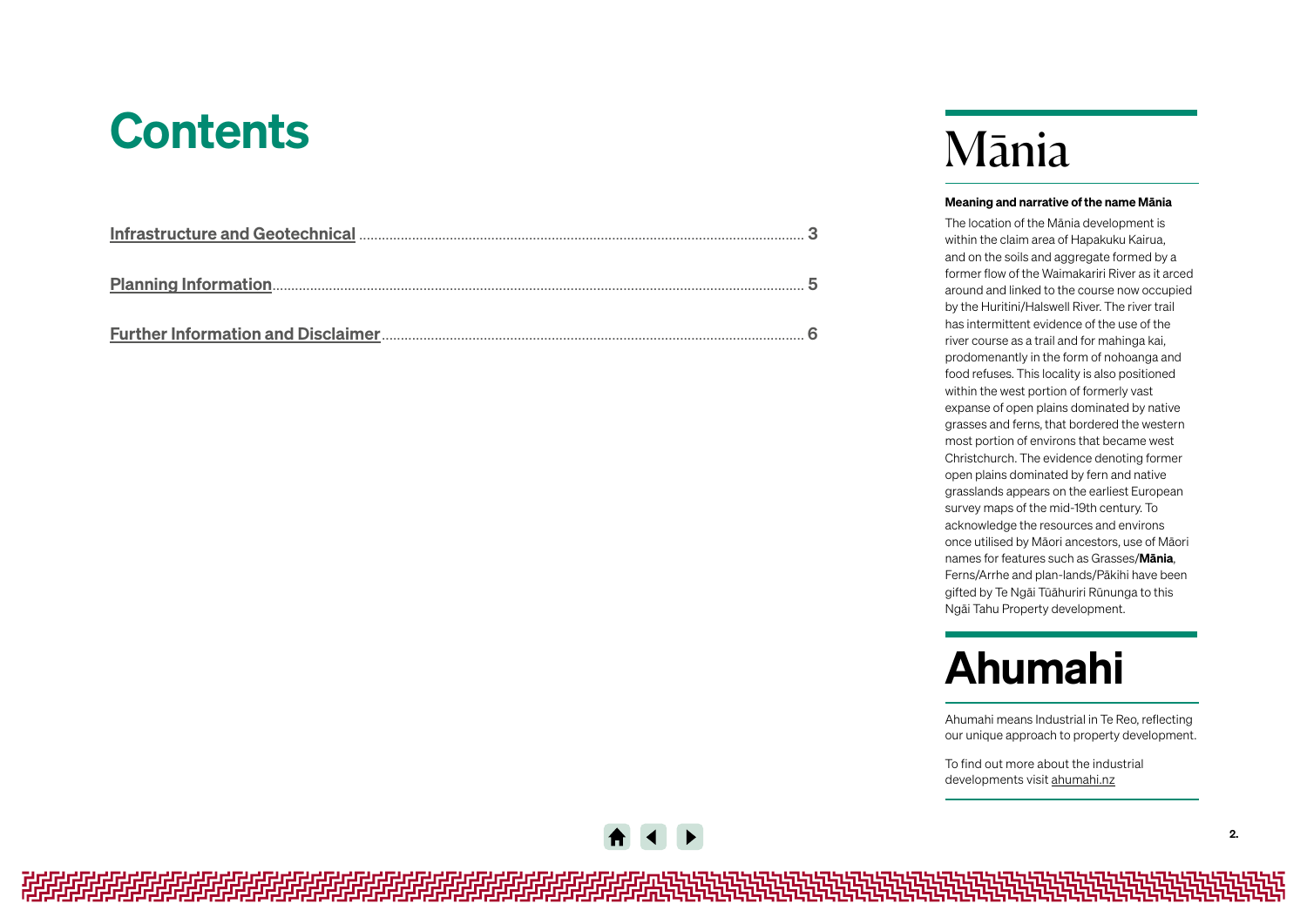# <span id="page-2-0"></span>Infrastructure and Geotech

### Water Supply

The potable water supply network has been designed in accordance with CCC IDS and SNZ PAS

4509:2008 New Zealand Fire Service Fire Fighting Water Supplies Code of Practice. The firefighting water supply classification is for FW4 in keeping with an industrial area.

### Sewer

This property shall comply with the wastewater discharge restrictions and shall be limited to a daily average sewage flow of no more than 0.09 litres per second per hectare.

The property is to be served by a local pressure sewer unit comprising a pump (or pumps) and storage chamber which can accommodate at least 24 hours average dry weather flow to be supplied by either Aquatec or EcoFlow and installed by a Council Authorised Drainlayer (Pressure Sewer Tanks) at building consent stage in accordance with the Requirements for local pressure sewer units specified under a Building Consent. The local pressure sewer unit will be supplied complete with an IOTA OneBox Control Panel per pump.

The property owner will retain ownership of the local pressure sewer unit complete with pump(s), chamber and OneBox Control Panel(s). The property owner will be responsible for the operations and maintenance of the complete system.

Council shall have remote access to the IOTA OneBox Control via its IOTA OneBox portal to monitor and control (when required) the pump (s) as part of the local pressure sewer catchment.

### **Stormwater**

The following consent notice shall be registered on the title of all lots:

Stormwater runoff from roofs of all buildings within the lot shall be captured and disposed of via rapid soakage infiltration systems that are fully sealed and separated from other stormwater runoff. The rapid soakage infiltration systems shall be designed to dispose of the critical 2 percent annual exceedance probability storm event.

Stormwater generated from all roads and hardstanding areas within the lot (except Lot 28) shall be collected via channels, sumps, pipes or swales and discharged into first flush soil adsorption basins and detention/rapid soakage facilities located within allotment to be vested in Christchurch City Council as Local Purpose (Utility) Reserve.

### Roading and Access

The development will be serviced by an internal road network that will be vested to Christchurch City Council at completion. Access to Shands Rd will be via and extension of Qaudrant Drive to signalised intersections at Establishment Drive and Sir James Watties Drive. The carrigeways will be between 12.0m and 14.0m.

Footpaths will be provided along the new roads.

*相相相相相相相相相相相相相相相相相相相相*地地做的的时代的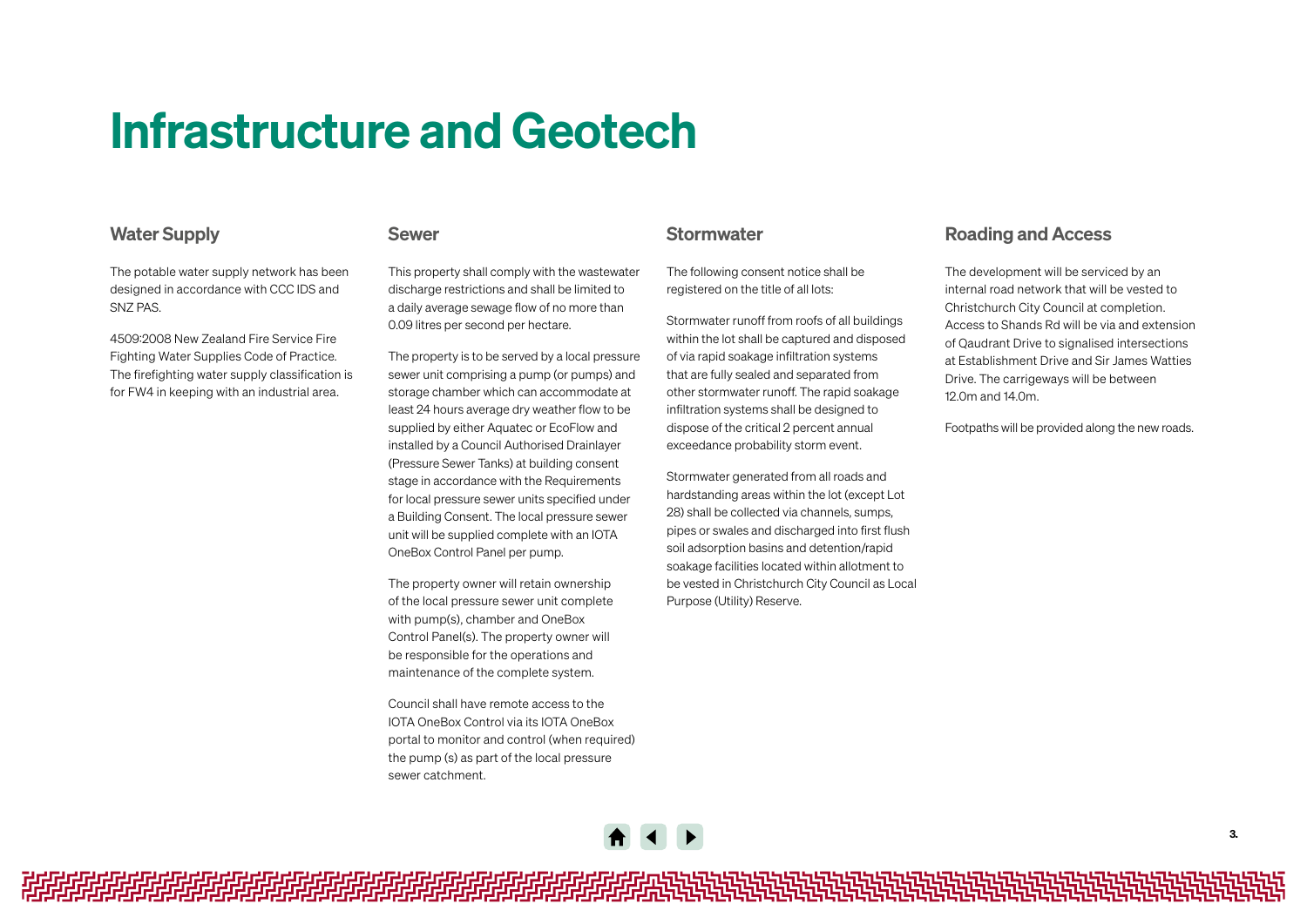# Infrastructure and Geotech

### Geotechnical

Geotechnical engineer (Eliot Sinclair and Partners) consider the proposed development to have a Technical Category 1 (TC1) future land performance classification. Whereby future land damage from liquefaction is unlikely, and ground settlements are expected to be within normally accepted tolerances. They have also considered the risk to the site from fault rupture, liquefaction, flooding and tsunami, and have assessed the risk from these hazards to be low. Foundations for future proposed commercial buildings within the development may comprise pad or slab foundations. An Ultimate Bearing Capacity of 200kPa may be assumed for foundations bearing on native sandy, silty or gravelly soils, or engineered fill, below any topsoil. This is to be confirmed by site specific geotechnical investigation during the building consent stage.

## National Grid Transmission Lines (220kV and 66 kV)

There is an overhead Transpower 220kV National Grid transmission line and an overhead Orion 66kV electrical distribution located within the Mānia Development. The Subdivision Consent (RMA/2020/1200) provides the following consent notices in consideration of these overhead lines and structures: (extract)

- 17.13 All land use activities, including the construction of new buildings/ structures, earthworks, fences, any operation of mobile plant and/ or persons working near exposed line parts shall comply with the New Zealand Electrical Code of Practice for Electrical Safe Distances (NZECP34:2001) or any subsequent revision of the code. (Note: The National Grid Owner Transpower New Zealand Limited can assist in determining compliance).
- 17.14 No buildings or structures shall be located within 12m of the centreline of the National Grid Yard; except for nonconductive fencing.
- 17.15 No buildings or structures shall be located within 12m of any outer visible edge of any National Grid support structure; except for non-conductive fencing, which can be located 6m from any outer visible edge of the support structure foundation.
- 17.16 Any proposed new trees or vegetation outside of 12m either side of the centreline of the National Grid transmission line must be setback sufficiently to ensure the tree cannot fall within 4 m of the conductors / lines; and comply with the Electricity (Hazards from Trees) Regulations 2003, or any subsequent revision of the requlations.

Conditions 17.13-16 (inclusive) shall be the subject of a consent notice on the title for proposed Lots 28, 30, 31, 32 and 33 – 40 (inclusive).



*相相相相相相相相相相相相相相相相相相相相相*相相做的的说法的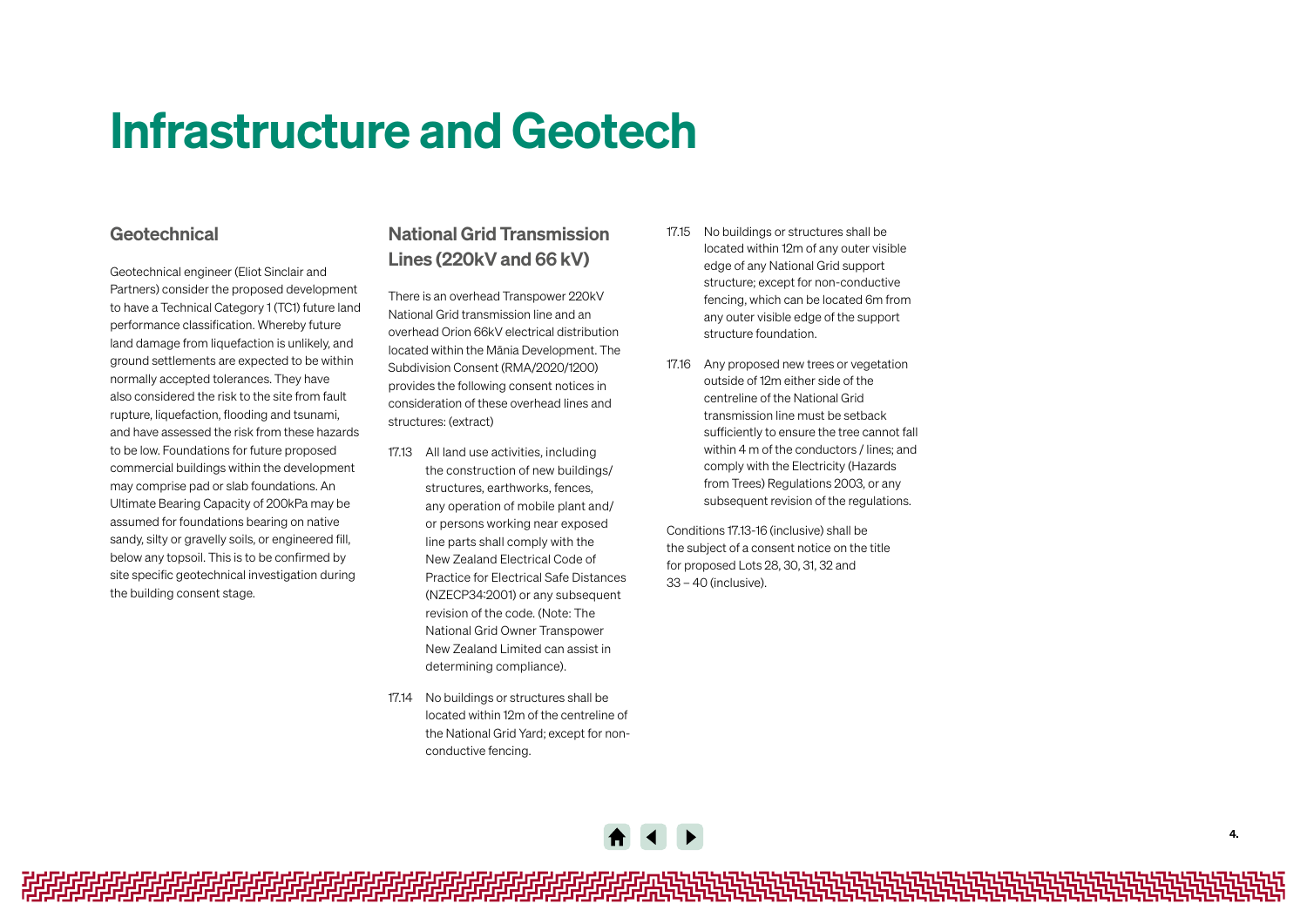# <span id="page-4-0"></span>Planning Information

### Planning

The following information is a summary of the relevant rules and standards contained within the Christchurch District Plan that apply to Industrial Heavy Zone and Area Specif Rules – Industrial Heavy Zone (South West Hornby). This information is for a guide only, and readers should refer directly to the District Plan which can be found at:

#### https://districtplan.ccc.govt.nz/

This site is located within the Industrial Heavy Zone (South West Hornby) under the Christchurch District Plan.

### **Activities**

#### Permitted Activities

Any activity which complies with all of the provisions of the District Plan are permitted activities, provided they comply with all of the conditions for permitted activities in 16.5.1.1 including:

- Industrial Activity
- Heavy Industrial Activity
- Warehousing and distribution activities
- High technology industrial activities
- Service industry
- Trade and industry training activity
- Ancillary retail activity
- Food and beverage outlet
- Service station
- Ancillary office
- Public Transport facility
- Emergency services facility
- Parking lots and parking buildings
- Gymnasium

#### Controlled Activities

There are no controlled activities within the Industrial Heavy Zone (South West Hornby).

#### Restricted Discretionary Activities

Any activity listed in Rule 16.5.1.1 P1-P18 and Rule 16.5.1.3 RD2 that does not meet one or more of the built form standards in Rule 16.5.2, unless otherwise specified.

#### Discretionary Activities

The following activities are discretionary activities:

• Commercial Services

The processing of quarried materials by screening, crushing, washing and/or mixing with additive materials.

#### Non-Complying Activities

- Any activity listed in 16.5.1.5 including
- Residential activity
- Health care facility
- Education activity
- Preschool
- Guest accommodation



*相相相相相相相相相相相相相相相相相相相*地做的的说法的说法的说法说话说话说话说话说

### **Standards**

All development to be in accordance with the Christchurch District Plan built form standards.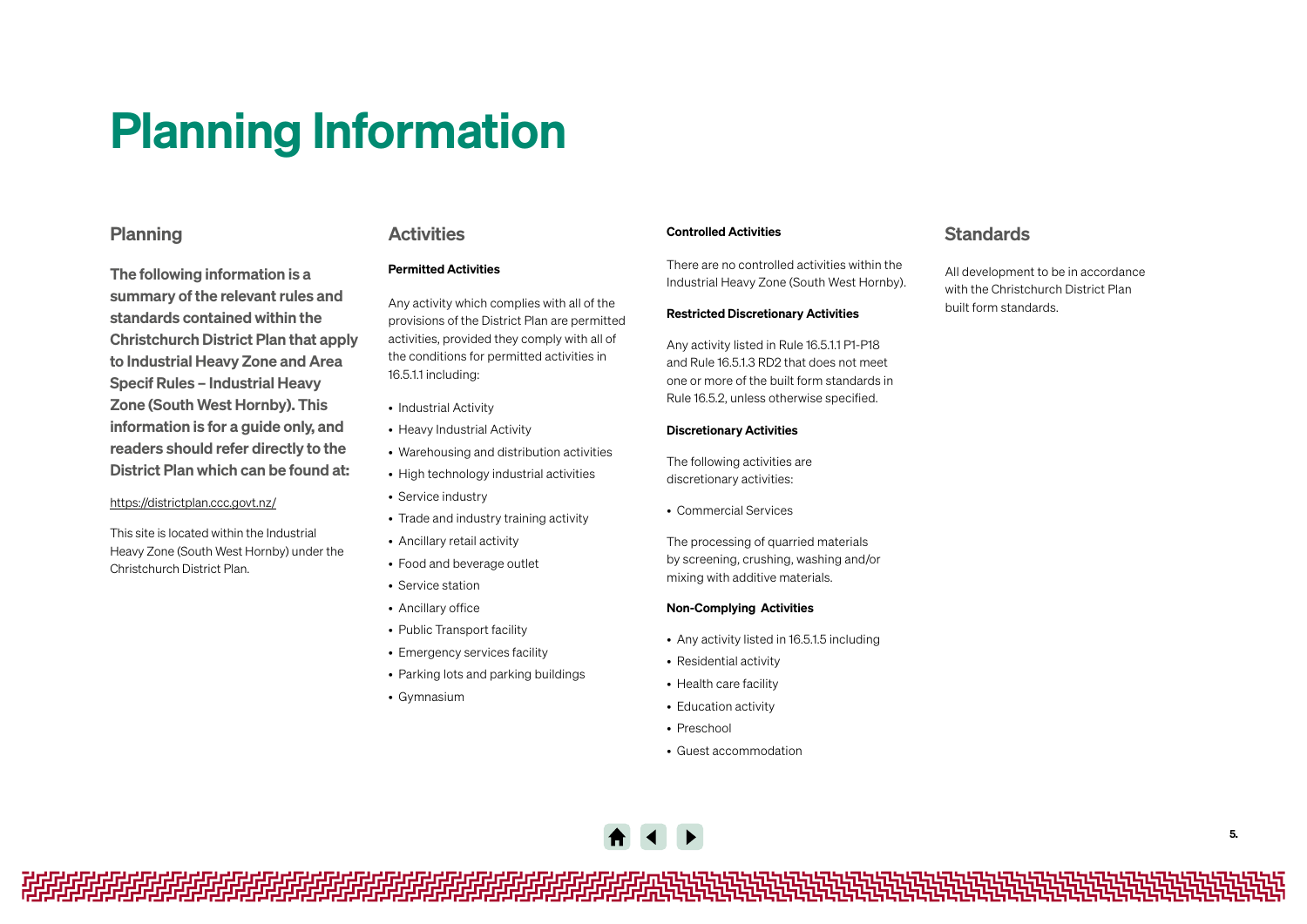# <span id="page-5-0"></span>Further Information

Please contact Jason Steed [Jason.Steed@ngaitahu.iwi.nz](mailto:%0AJason.Steed%40ngaitahu.iwi.nz%0A?subject=Query) for further information.

- Approved Subdivision Consent Conditions
- Approved Subdivsion Consent Plan
- Natural Hazards Assessment
- NZECP43 Shands Road Lumens Report
- NTDHL Industrial Park EPR Safety Review

### Disclaimer

*The specifications, details and information (including size and layout) set out on this plan are indicative only and may be subject to change.* 

*Recipients of this information are responsible for their own independent assessment of the information. Ngāi Tahu Property makes no warrantee or representation that the information is correct and is not liable if the information is inaccurate or incomplete in any way.* 

*相相相相相相相相相相相相相相相相相相相相*地地地地地地地地地地地地地地地地